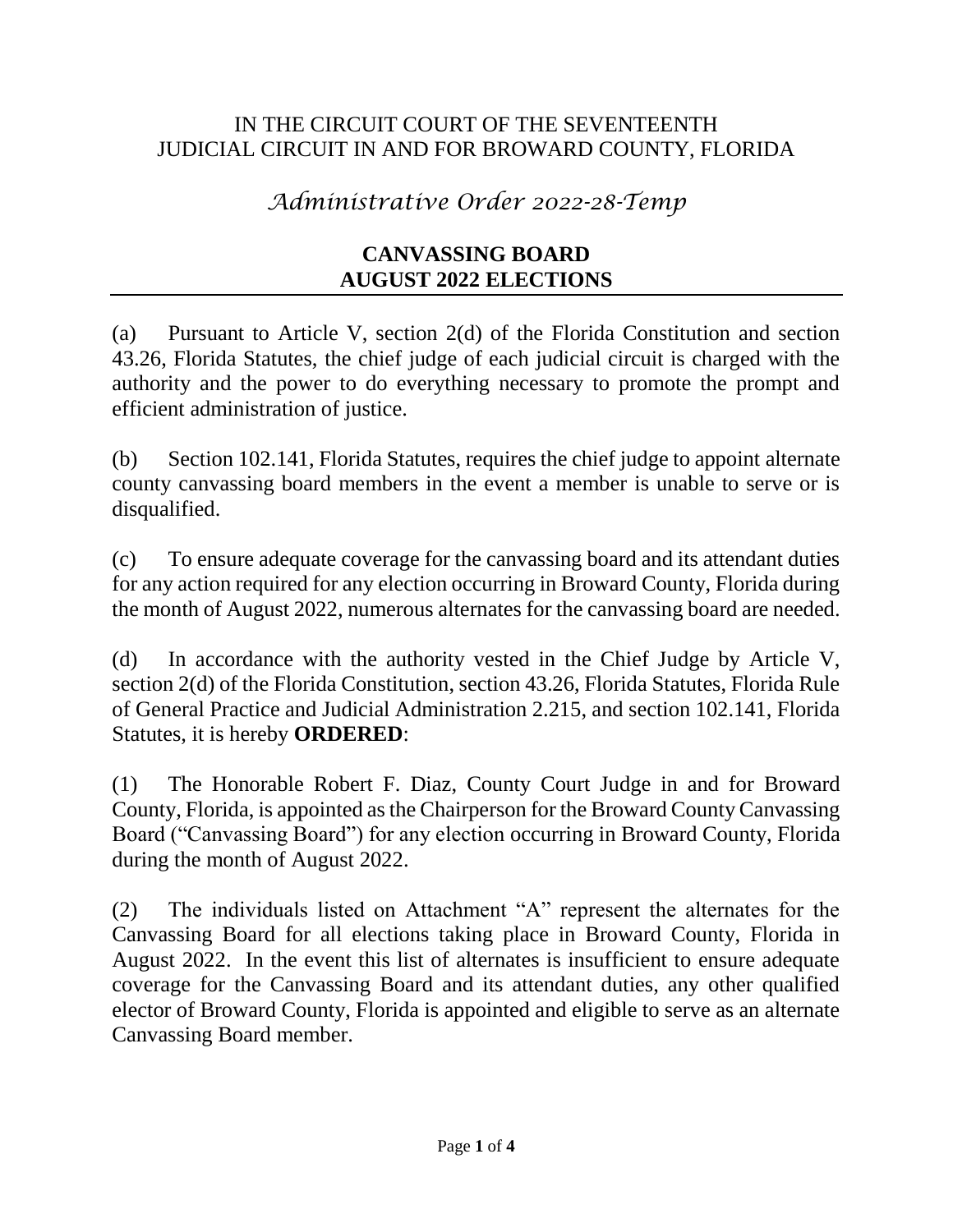(3) The alternates for the Canvassing Board are appointed for any and all actions required by law as to any election taking place in Broward County, Florida in August 2022.

(4) The alternates for the Canvassing Board are authorized to sign any and all documents as required by law with regard to any election taking place in Broward County, Florida in August 2022.

(5) No person having supported any candidate subject to any election taking place in Broward County, Florida in August 2022 or who otherwise has a conflict related to any August 2022 election may serve on the Canvassing Board. Any person having such a conflict shall immediately advise the Chair of the Canvassing Board and the Chief Judge.

(6) Any judicial officer with current litigation pending as to any August 2022 election or who is assigned to handle any election-related matter arising from any August 2022 election is ineligible to perform Canvassing Board duties relating to the August 2022 elections.

**DONE AND ORDERED** in Chambers, Fort Lauderdale, Florida, this 21st day of June, 2022.

> /s/ Jack Tuter Jack Tuter, Chief Judge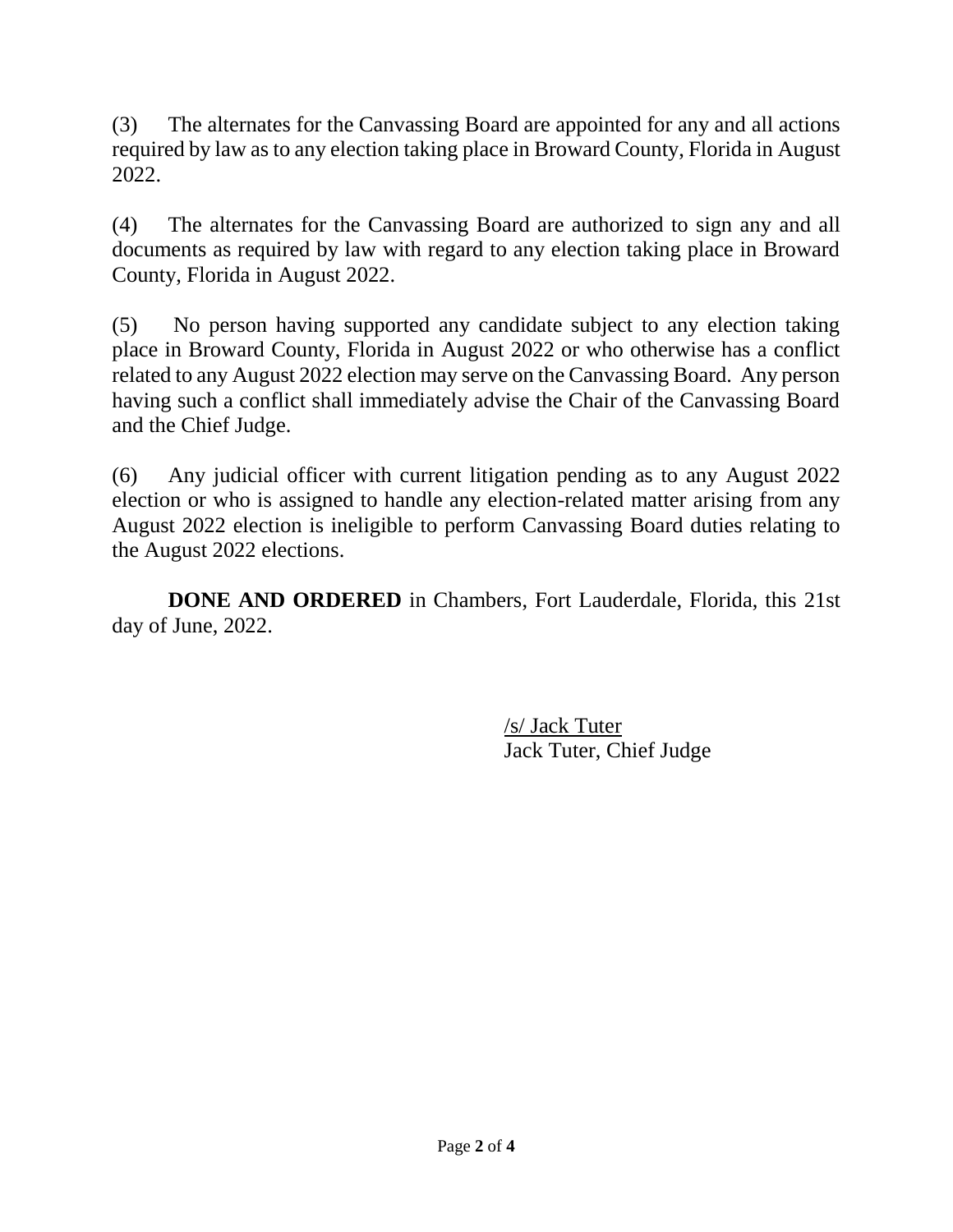## Attachment "A"

The Honorable Robert F. Diaz, Chair The Honorable Jill K. Levy The Honorable John D. Fry The Honorable Ginger Lerner-Wren The Honorable Kenneth A. Gottlieb The Honorable Jackie Powell The Honorable Deborah Carpenter-Toye Andrew Chiwara Audrey Thompson Babette Friedman Chelsea Krebs Cindy Corbett Elder Charles J. (Marty) Cassini Clydia Armstrong Dale Scott Diane Lipscomb Ellen Pincus Gretchen Cassini Ida Montgomery Jason Thomas Liechty Jeff Napier Jeff Ortiz Jeffrey Greenfield Jessica P. Murgueytio Kelly Tortoriello Ketmia Amundson Lorna Brown Luciaisha (Kesha) Davis Matthew Eaton Michael Mejia Michael Warren Naomie Labaty Nekisha Mahon